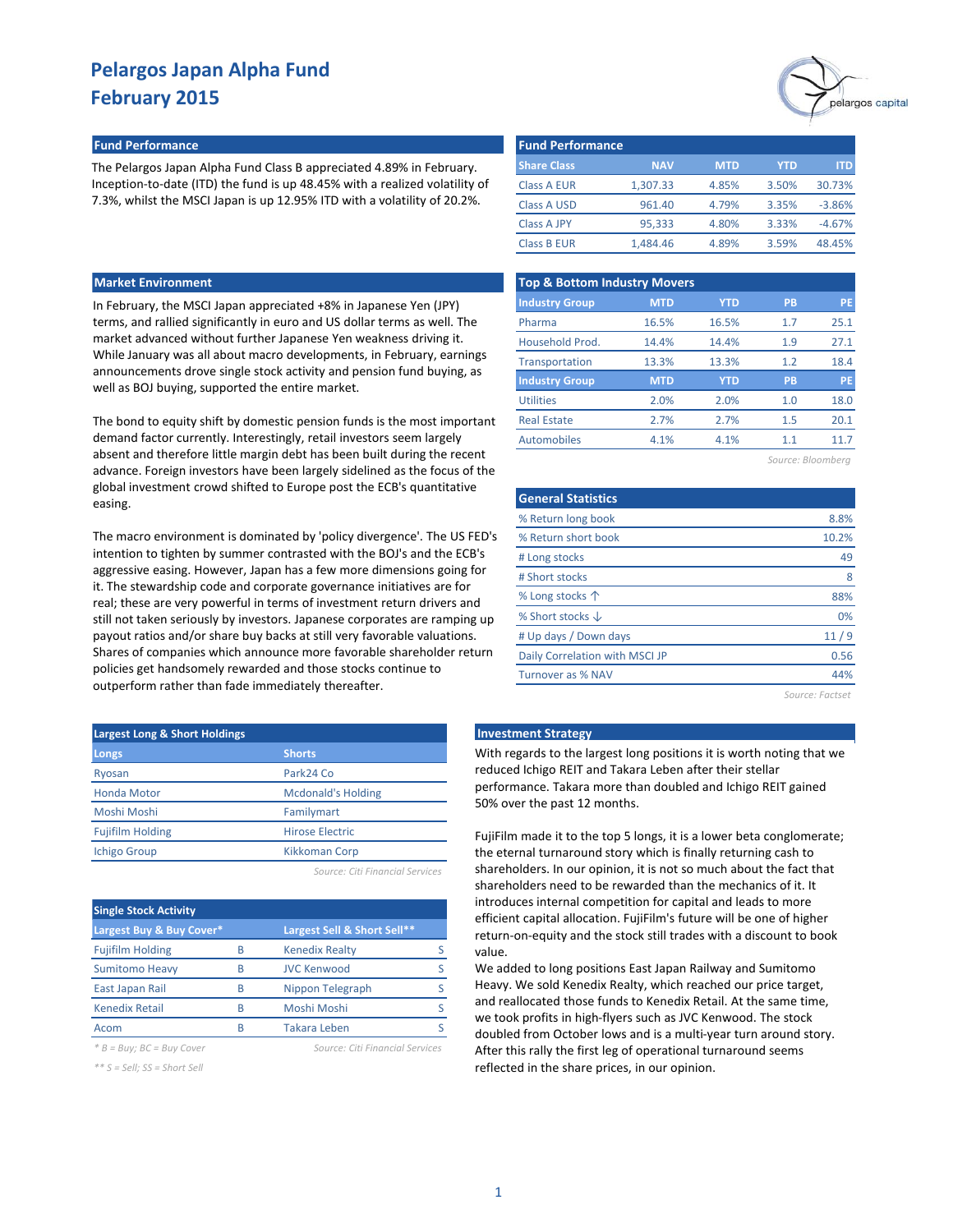Volatility in February was much more subdued and investor's attention shifted from macro uncertainties to earnings announcement and increasingly important: shareholder return policy events.

We have been holding Ryosan for many years and discussed this long term, high conviction position several times in this newsletter. We emphasized the business model transition and the growth that lies ahead. The company, which is not covered by the sell side, presented great numbers for a few quarters. In February the company announced another dividend increase and buyback. Despite its stellar performance the stock still trades below book.

There were only minor losers last month. Start Today, a fashion e-retailing platform, had a 20% move last month. We already reduced the position size in prior months, but were not convinced to fully close the position. The company's growth profile is diminishing and its valuation seems too stretched.

With regards to sector exposure; it is our intention to build sector exposure bottom up and invest where we find opportunities. It is not often the case, however last month the net exposure in Financials reached 18%. This sector is extremely underappreciated in Japan and for that matter globally. We see very, very inexpensive stocks in this space.

| Value Factor Performance* |         |                             |      |      |         |         |  |  |  |  |
|---------------------------|---------|-----------------------------|------|------|---------|---------|--|--|--|--|
|                           | P/E     | EV/EBITDA P/B Div Yld EV/IC |      |      |         | - FCF   |  |  |  |  |
| <b>MTD</b>                | $1.1\%$ | $-0.3%$                     | 0.5% | 0.5% | $-1.5%$ | 2.0%    |  |  |  |  |
| <b>YTD</b>                | $-2.6%$ | 1.8%                        | 0.1% | 0.5% | 1.8%    | $-1.7%$ |  |  |  |  |
|                           |         |                             |      |      |         |         |  |  |  |  |



Cumulative Percentage Return Since Jan 2014



*Source: Factset\**

*Source: Factset\**



**Investment Strategy Top Gainers & Losers Gainers Losers** Ryosan L 1.0% Start Today S JVC Kenwood L 0.7% Park24 Co S Ichigo Group L 0.6% Fancl Corp L Honda Motor L 0.4% Oji Paper S Terumo Corp L 0.3% Hirose Electric S 0.4% **CTR\*** -0.3% -0.2% -0.1% -0.1% -0.1% **CTR\*** 1.0% 0.7% 0.6% 0.3%

*\*CTR = Contribution Source: Factset*



*Source: UBS PAS*

#### **Style Performance**

On a daily basis we track numerous style factors based on our proprietary quant model, in order to help our understanding of style trends and investor's behavior in Japan.

Finally we see a pick-up in price-to-book (P/B) spread performance, which is our favorite value measure. Not only did P/B as a style perform well last month, price-earnings (P/E) also contributed nicely.

This combination greatly supports our stock picking. We have plenty of cheap stocks in the long book and catalysts start to emerge as payout ratios and share buybacks are top of the agenda for our holdings.

Admittedly, we do not have many short positions left, however the P/B of the long book is 1.5x and the short book 4.3x. The EV/EBITDA of the long book a mere 5.8x whilst the short book trades at an agregated 28.2x.

With regards to the momentum tilt, it is worth noting that we are momentum neutral on a 1-month and 6-months basis. We have a significant momentum tilt on a 12-month basis as shown in the table on the next page.

Our long book consists of companies holding a significant amount of cash and the CFROI on the long side is in excess of the short book.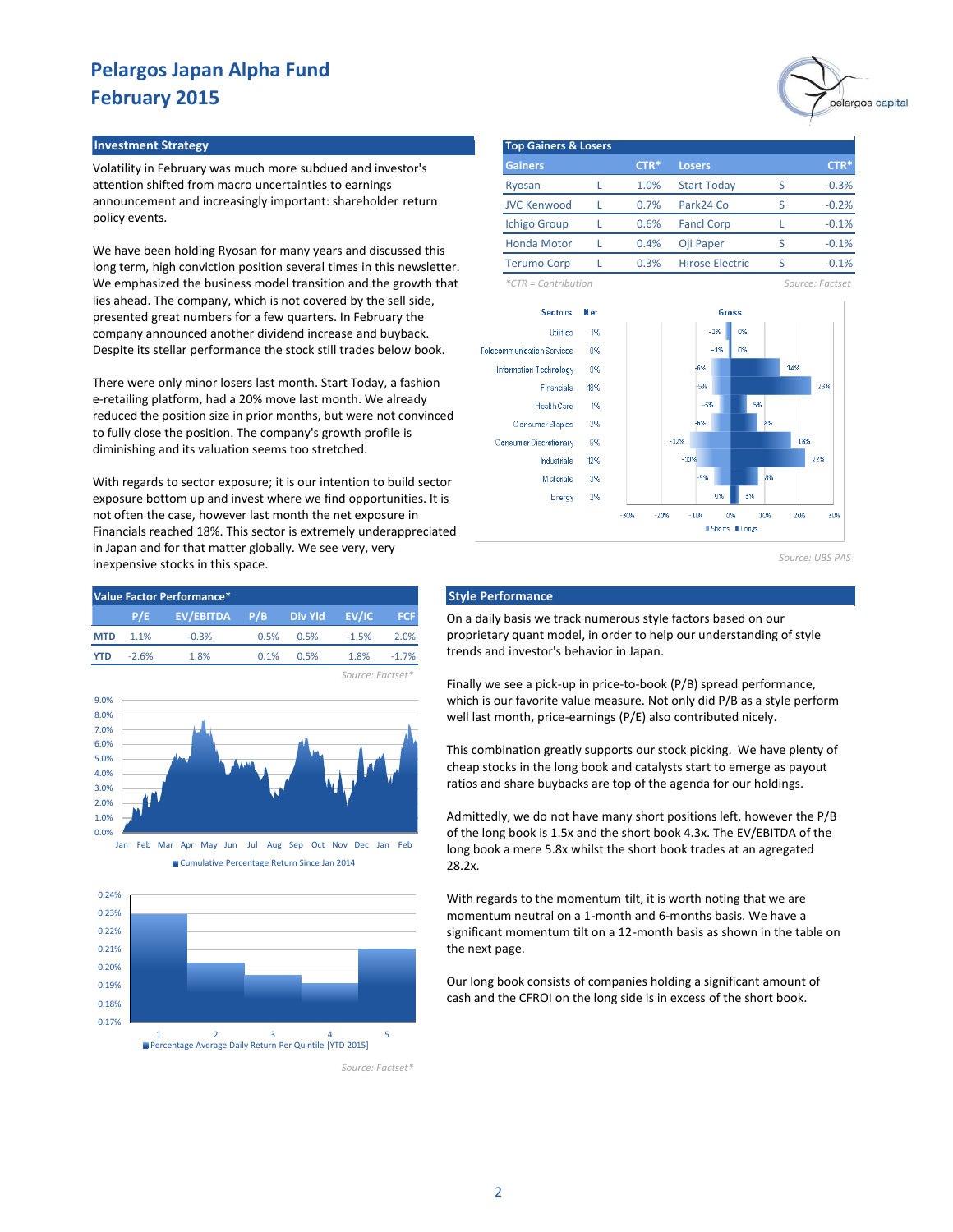#### **Risk Measurement and Management Fund Overview Adventure Controller Controller Fund**

The chart below shows the rolling 12-month net and gross exposure for the fund. For the past 12 months the gross exposure ranged between 130- 160%. The net exposure increased substantially from January lows, partly due to performance and buy covers of shorts exceeding stop loss levels.

Finally, several of our long term core holdings started to perform, but the upside is still plentiful in the long book. We start to find pockets of excessive valuation in the market, especially in the Consumer Staples sector. Unfortunately, at this stage it remains difficult to short those stocks. The net exposure at the end of February stands at 59% and consists mainly of low beta stocks. The ex-ante volatility based on our 1 year model increased to 10.2% and 8.9% using longer term reference data. At the end of February the fund's beta was 0.44. Style wise, the fund remains heavily tilted towards value factors.



|                        |       | pelargos capita |
|------------------------|-------|-----------------|
| <b>Fund Overview</b>   |       |                 |
|                        | Long  | <b>Short</b>    |
| Price to Earnings (PE) | 19.7  | 40.5            |
| EV/EBITDA              | 7.0   | 14.1            |
| Price to Book (PB)     | 1.6   | 3.6             |
| <b>Dividend Yield</b>  | 1.6   | 1.2             |
| EV/IC                  | 1.0   | 2.3             |
| 1 month momentum       | 2.7   | 3.9             |
| 6 month momentum       | 21.3  | 26.0            |
| 9 month momentum       | 30.1  | 30.3            |
| Earnings momentum (1M) | 8.6   | 8.9             |
| Earnings momentum (3M) | 7.7   | 8.9             |
| <b>CFROI</b>           | 7.0%  | 9.0%            |
| Cash/MarketValue       | 24.0% | 16.0%           |
|                        |       | Source: Factset |
| <b>Style Exposure</b>  |       |                 |
|                        | Long  | <b>Short</b>    |

 10.00 15.4%

| Source: URS |  |  |
|-------------|--|--|
|             |  |  |

15.2% 38.00

0.9 0.9

| <b>Risk Statistics Delta Adjusted</b>  |       |
|----------------------------------------|-------|
| Volatility (ex-ante; 1yr daily data)   | 10.2% |
| Volatility (ex-ante; 5yr monthly data) | 8.9%  |
| Var (99%, 5 days)                      | 3.1%  |
| Beta (ex-ante)                         | 0 44  |

*Source: Citi Financial Services\* Source: GS and UBS PAS*

Beta **Volatility** Debt-to-equity

#### **Outlook**

#### *Strategic Framework - Outlook 1st half of 201*5

2014 was a difficult year. The VAT hike increased real economic volatility and distorted underlying fundamentals. The Japanese equity market was very directional; large cap, weak Yen beneficiaries and REITs performed very well, whilst valuations did not really matter. 2014 was all about price momentum in combination with earnings revisions. This rather one dimensional behavior was exacerbated by the BOJ's aggressive intervention, as it increased its stake in the global competition for monetary activism. The BOJ, and for that matter the FED and ECB, continue to distort market prices and price signals in general. The reason why capitalism used to work and enabled tremendous wealth creation is due to the very importance of price signaling. Price fluctuations due to constraints, be it oversupply or excessive demand, creates incentives for economic agents to correct for it. If at the very core, the price of money is distorted, everything is distorted and unintended consequences will (not 'might') arise. Despite all the fear mongering about the Japanese government debt, the 10-year JGB is trading at close to 30bps. 0.3% p.a. for the next 10 years just does not make any sense. The system is broken and central bankers are desperately trying to fix it. In the process of driving yields down even further, central banks are crowding out collateral from an already weak financial system. Good luck with all that. Admittedly, it is difficult to make sense of all of this, but one thing is for sure, the perceived stability and engineered suppression of volatility will have unintended consequences as central bankers can not control all prices all the time. One of these unintended consequences is the US dollar bull market which started in mid 2014. Most likely the US dollar strength will pause at some point, but when it reaccelerates an outright deflation scare in the face of collapsing commodities will re-introduce systematic risk and markets will challenge central banks to open the magic tool box once again. *Tactical assessment – Outlook March 2015*

Our strategic outlook above reads bearish on systemic issues, but the not so inconvenient truth is that deflation equals money printing equals higher equity prices. It seems this simple mechanism, misleadingly coined wealth creation while it truly is wealth redistribution, works and its logic holds until we reach extremely distortive valuations. The US equity market entered the danger zone based on normalized valuation metrics, whilst Japan is still far from what can be considered expensive. In Japan, one still finds the cheapest stocks globally. Our thesis of a structural bull is still in place and the newly embraced shareholder return policies is the most powerful driver. As long as BOJ's Kuroda remains reasonably 'trustworthy', and does not feel the urge to act, micro efforts and second round effects from JPY weakness will support the equity trade.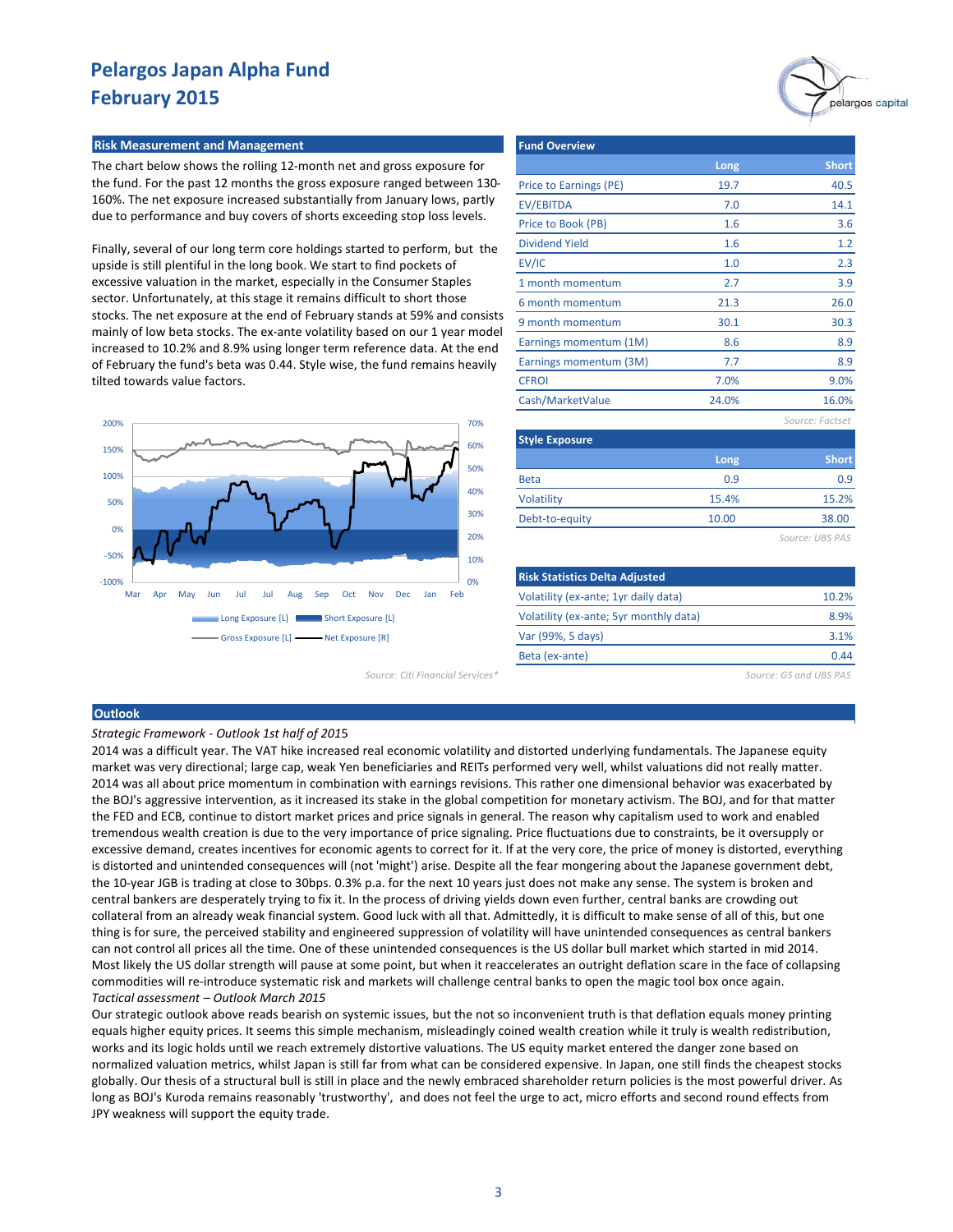

| <b>Historic Fund Performance (Monthly)</b> |            |            |          |          |            |            |          |          |            |          |            |            |
|--------------------------------------------|------------|------------|----------|----------|------------|------------|----------|----------|------------|----------|------------|------------|
|                                            | <b>Jan</b> | <b>Feb</b> | Mar      | Apr      | <b>May</b> | <b>Jun</b> | Jul      | Aug      | <b>Sep</b> | Oct      | <b>Nov</b> | <b>Dec</b> |
| <b>Class A EUR</b>                         |            |            |          |          |            |            |          |          |            |          |            |            |
| 2015                                       | $-1.28%$   | 4.85%      |          |          |            |            |          |          |            |          |            |            |
| 2014                                       | $-3.21%$   | $-0.64%$   | $-0.59%$ | $-1.03%$ | $-2.28%$   | 1.40%      | 0.19%    | $-0.64%$ | 2.01%      | $-1.94%$ | $-1.28%$   | 0.92%      |
| 2013                                       | 4.99%      | $-0.58%$   | 6.55%    | 6.10%    | $-1.05%$   | $-0.78%$   | 0.26%    | $-0.91%$ | 1.08%      | $-0.79%$ | 1.35%      | 1.61%      |
| 2012                                       | $-1.43%$   | 3.77%      | 1.31%    | $-1.26%$ | $-3.88%$   | 1.72%      | 0.79%    | 0.89%    | 1.28%      | 0.54%    | 2.53%      | 3.78%      |
| 2011                                       | 0.84%      | $-0.06%$   | $-1.56%$ | 0.10%    | $-0.19%$   | 0.38%      | $-0.01%$ | $-3.68%$ | 0.64%      | $-0.41%$ | $-2.64%$   | 1.64%      |
| 2010                                       | 0.65%      | $-0.25%$   | 3.27%    | 3.16%    | $-2.71%$   | $-1.27%$   | 1.12%    | $-0.39%$ | 0.82%      | 1.03%    | 1.28%      | 1.75%      |
| 2009                                       | 0.35%      | 1.62%      | $-0.76%$ | $-0.71%$ | 0.98%      | 1.03%      | $-1.84%$ | 2.07%    | $-1.61%$   | $-0.40%$ | $-3.37%$   | 3.19%      |
| <b>Class A USD</b>                         |            |            |          |          |            |            |          |          |            |          |            |            |
| 2015                                       | $-1.37%$   | 4.79%      |          |          |            |            |          |          |            |          |            |            |
| 2014                                       | $-3.16%$   | $-0.74%$   | $-0.68%$ | $-1.11%$ | $-2.26%$   | 1.30%      | 0.21%    | $-0.63%$ | 1.88%      | $-1.89%$ | $-1.36%$   | 0.92%      |
| 2013                                       |            |            |          |          |            |            | $-1.92%$ | $-1.15%$ | 1.29%      | $-1.04%$ | 1.58%      | 1.74%      |
| <b>Class A JPY</b>                         |            |            |          |          |            |            |          |          |            |          |            |            |
| 2015                                       | $-1.40%$   | 4.80%      |          |          |            |            |          |          |            |          |            |            |
| 2014                                       | $-3.24%$   | $-0.80%$   | $-0.71%$ | $-1.19%$ | $-2.27%$   | 1.26%      | 0.19%    | $-0.65%$ | 1.86%      | $-1.97%$ | $-1.60%$   | 0.87%      |
| 2013                                       |            |            |          |          |            |            | $-1.82%$ | $-1.26%$ | 1.23%      | $-1.06%$ | 1.59%      | 1.73%      |
| <b>Class B EUR</b>                         |            |            |          |          |            |            |          |          |            |          |            |            |
| 2015                                       | $-1.24%$   | 4.89%      |          |          |            |            |          |          |            |          |            |            |
| 2014                                       | $-3.16%$   | $-0.60%$   | $-0.56%$ | $-0.99%$ | $-2.24%$   | 1.44%      | 0.23%    | $-0.60%$ | 2.06%      | $-1.89%$ | $-1.24%$   | 0.96%      |
| 2013                                       | 5.35%      | $-0.58%$   | 6.98%    | 6.48%    | $-1.07%$   | $-0.78%$   | 0.31%    | $-0.92%$ | 1.18%      | $-0.80%$ | 1.46%      | 1.73%      |
| 2012                                       | $-1.38%$   | 3.81%      | 1.35%    | $-1.21%$ | $-3.83%$   | 1.76%      | 0.84%    | 0.93%    | 1.32%      | 0.58%    | 2.50%      | 4.06%      |
| 2011                                       | 0.93%      | $-0.03%$   | $-1.55%$ | 0.14%    | $-0.14%$   | 0.42%      | 0.03%    | $-3.63%$ | 0.69%      | $-0.38%$ | $-2.60%$   | 1.68%      |
| 2010                                       | 0.73%      | $-0.23%$   | 3.52%    | 3.39%    | $-2.83%$   | $-1.31%$   | 1.23%    | $-0.37%$ | 0.91%      | 1.13%    | 1.40%      | 1.89%      |
| 2009                                       | 2.07%      | 1.67%      | $-0.73%$ | $-0.67%$ | 1.34%      | 1.13%      | $-1.93%$ | 2.24%    | $-1.68%$   | $-0.39%$ | $-2.99%$   | 2.84%      |
| 2008                                       |            |            |          |          |            |            | 0.96%    | $-1.35%$ | 1.40%      | 3.44%    | 0.52%      | 1.39%      |

| <b>Historic Fund Performance (Yearly)</b> |       |          |        |        |          |       |       |       |  |  |
|-------------------------------------------|-------|----------|--------|--------|----------|-------|-------|-------|--|--|
|                                           | 2015  | 2014     | 2013   | 2012   | 2011     | 2010  | 2009  | 2008  |  |  |
| <b>Class A EUR</b>                        | 3.50% | $-6.99%$ | 18.86% | 10.24% | $-4.96%$ | 8.66% | 0.36% |       |  |  |
| <b>Class A USD</b>                        | 3.35% | $-7.38%$ | 0.43%  |        |          |       |       |       |  |  |
| <b>Class A JPY</b>                        | 3.33% | $-8.06%$ | 0.35%  |        |          |       |       |       |  |  |
| <b>Class B EUR</b>                        | 3.59% | $-6.52%$ | 20.57% | 10.95% | $-4.48%$ | 9.67% | 2.75% | 6.46% |  |  |

| <b>Fund Facts</b>                 |                               | <b>Fund Facts</b>                         |                                  |
|-----------------------------------|-------------------------------|-------------------------------------------|----------------------------------|
| <b>Investment Manager</b>         | <b>Pelargos Capital</b>       | <b>Fund Size in EUR</b>                   | €93,099,493                      |
| <b>Legal Status</b>               | <b>Fund for Joint Account</b> | <b>Fund Size in USD</b>                   | \$104,234,192                    |
| <b>Fiscal Status</b>              | <b>Tax Exempt</b>             | <b>Participations Outstanding Class A</b> | 436                              |
| <b>Dividend Policy</b>            | Reinvestment                  | <b>Participations Outstanding Class B</b> | 62,402                           |
| <b>Base Currency</b>              | <b>EUR</b>                    | <b>Minimum Subscription Class A</b>       | <b>EUR 10,000</b>                |
| <b>ISIN Class A EUR</b>           | NL0009051887                  | <b>Minimum Subscription Class B</b>       | <b>EUR 10,000</b>                |
| <b>ISIN Class A USD</b>           | NL0010545570                  | <b>Dealing Day</b>                        | First business day of each month |
| <b>ISIN Class A JPY</b>           | NL0010545588                  | <b>Subscription</b>                       | Any dealing day                  |
| <b>ISIN Class B EUR</b>           | NL0001118015                  | <b>Redemption</b>                         | 20 business days notice          |
| <b>Inception Date Class A EUR</b> | January 2009                  | <b>Management Fee Class A</b>             | 1.5%                             |
| <b>Inception Date Class A USD</b> | <b>July 2013</b>              | <b>Management Fee Class B</b>             | 1.0%                             |
| <b>Inception Date Class A JPY</b> | <b>July 2013</b>              | <b>Performance Fee Class A</b>            | 20% subject to High Watermark    |
| <b>Inception Date Class B EUR</b> | <b>July 2008</b>              | <b>Performance Fee Class B</b>            | 15% subject to High Watermark    |
|                                   |                               | <b>Early Redemption Fee</b>               | max 1% (accrues to Fund)         |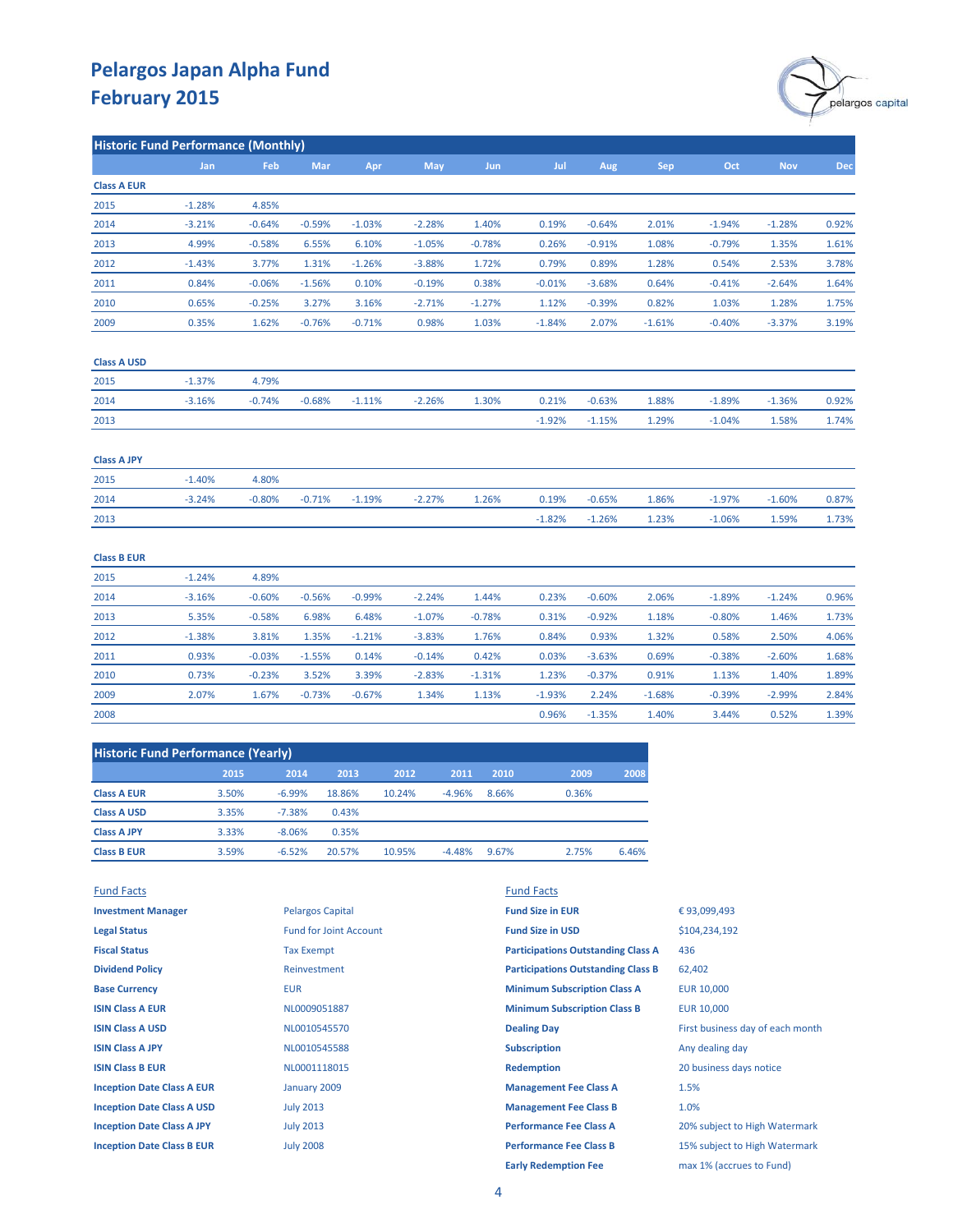#### **Company Facts Lock-up Class B** 1 year

**Investment Strategy** Equity Long/Short **Investment Style** Value with a twist **Investment Objective**

### € 232,824,340 \$260,670,131

Fund Description **Depositary** Citibank International Plc. Capital appreciation through investing in long/short positions in Japanese securities

| <b>Firm AUM in EUR</b>    | € 232,824,340 |                          |                             |
|---------------------------|---------------|--------------------------|-----------------------------|
| <b>Firm AUM in USD</b>    | \$260,670,131 | <b>Service Providers</b> |                             |
|                           |               | <b>Prime Brokers</b>     | <b>UBS AG, Goldman S</b>    |
| <b>Portfolio Managers</b> |               | Administrator            | <b>Citibank Europe Plc.</b> |
| <b>Richard Dingemans</b>  |               | <b>Accountant</b>        | PricewaterhouseCo           |
| <b>Michael Kretschmer</b> |               | Legal                    | De Brauw Blackston          |
|                           |               | <b>Title Holder</b>      | <b>SGG Netherlands N.</b>   |
|                           |               |                          |                             |

**UBS AG, Goldman Sachs International** Richard Dingemans **Accountant** PricewaterhouseCoopers Michael Kretschmer **Legal** De Brauw Blackstone Westbroek N.V. **SGG Netherlands N.V.** 

pelargos capital

#### Contact Details

WTC The Hague, Tower E 7th floor Prinses Margrietplantsoen 43 2595 AM, The Hague The Netherlands +31 (70) 7568030 [www.pelargoscapital.com](http://www.pelargoscapital.com/)

#### **Disclaimer**

Pelargos Capital B.V. has compiled this publication. Pelargos Capital B.V. is a management company and in that capacity avails of a license pursuant to section 2:65 of the Act on Financial Supervision of the Netherlands (Wft) as that section reads following the incorporation of the AIFM Directive in the Wft].

Although the information contained in this publication is composed with great care and although we always strive to ensure the accuracy, completeness and correctness of the information, imperfections due to human errors may occur, as a result of which presented data and calculations may vary. Therefore, no rights may be derived from the provided data and calculations. All information is provided "as is" and is subject to change without prior notice.

Pelargos Capital B.V. does not warrant the adequacy, accuracy or completeness of any information and expressly disclaims any liability for errors or omissions therein. The recipients of this publication are responsible for evaluating the accuracy, completeness or usefulness of this information.

The information contained in this publication does not constitute any recommendation, investment proposal, offer to provide a service, nor a solicitation to buy or sell any security or other investment product.

The publication of this information may be subject to restrictions imposed by law in some jurisdictions. Pelargos Capital B.V. requests any recipient of this publication to become acquainted with, and to observe, all restrictions. Pelargos Capital B.V. accepts no liability for infringement of such restrictions.

The recipient shall not distribute, forward or publish this information. No rights may be derived from the provided information, data and calculations. Also by risks inherent to this investment fund, the value of the investments may fluctuate. Past performance is no guarantee or guide to future performance.